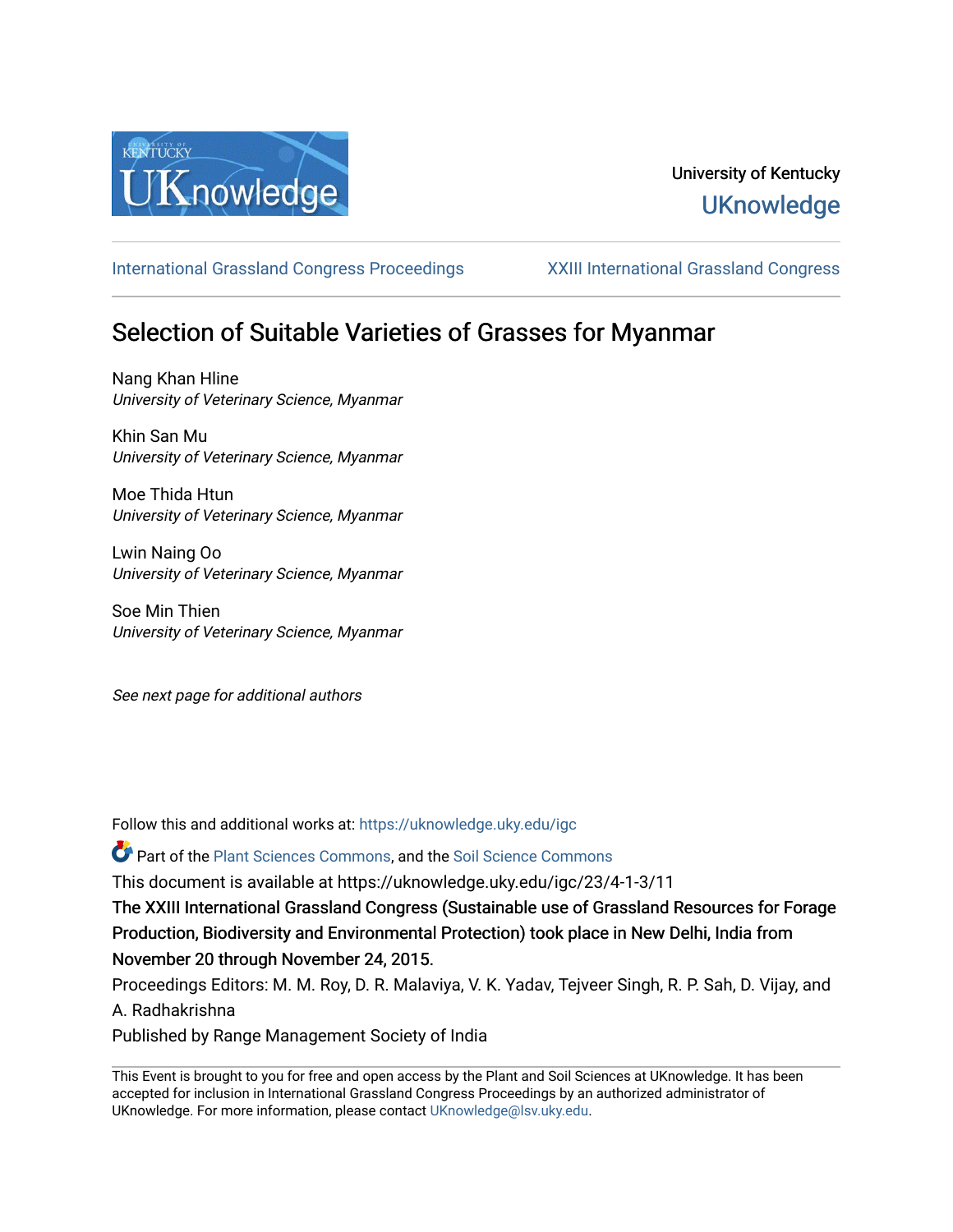## Presenter Information

Nang Khan Hline, Khin San Mu, Moe Thida Htun, Lwin Naing Oo, Soe Min Thien, Dezin Soe Lwin, Jue Jue, Aung Aung, Jenny Hanks, Werner Stür, and Ganda Nakamanee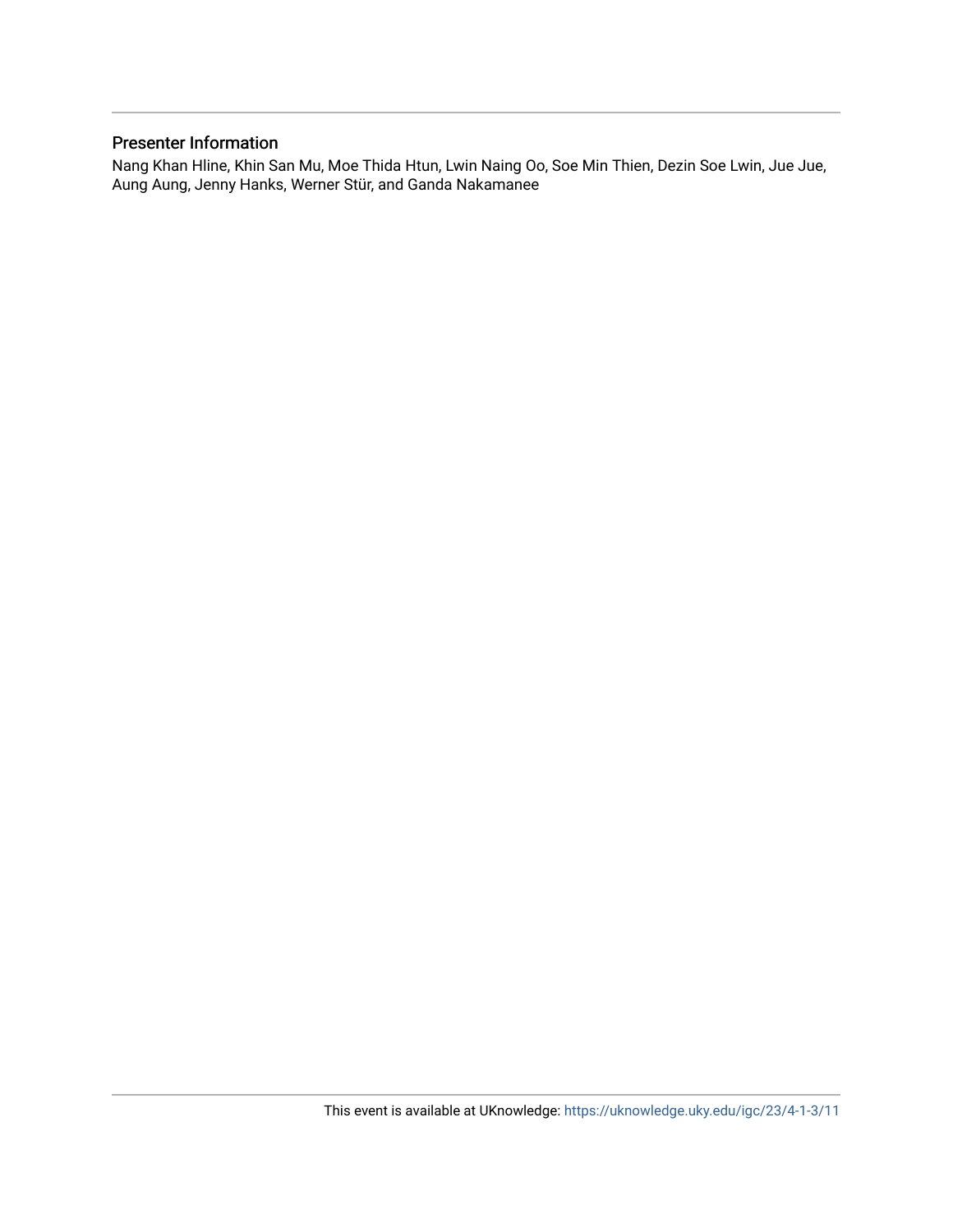Paper ID: 989 **Theme 4.** Biodiversity, conservation and genetic improvement of range and forage species **Sub-theme 4.1.** Plant genetic resources and crop improvement

## **Selection of suitable varieties of grasses for Myanmar**

## Nang Khan Hline<sup>1\*</sup>, Khin San Mu<sup>1</sup>, Moe Thida Htun<sup>1</sup>, Lwin Naing Oo<sup>1</sup>, Soe Min Thien<sup>1</sup>, Dezin Soe Lwin<sup>1</sup>, Jue Jue<sup>1</sup>, **Aung Aung<sup>1</sup> , Jenny Hanks<sup>2</sup> , Werner Stür<sup>3</sup> , Ganda Nakamanee<sup>4</sup>**

<sup>1\*</sup>Dept. of Physiology and Biochemistry, University of Veterinary Science, Yezin, Nay Pyi Taw, Myanmar

<sup>2</sup>University of Melbourne, Melbourne, Australia

<sup>3</sup> ACIAR, Canberra, Australia

<sup>4</sup>Department of Livestock Development, Bangkok, Thailand

\*Corresponding author e-mail : nangkhanhline@gmail.com

**Keywords:** Emergence score, Forage, Grasses, Yield

## **Introduction**

The basal feed resources for ruminants available in most developing countries in the tropics are crop residues, pasture from infertile land, for example communal land, or agro-industrial by-products. These are low in protein and of low digestibility. A major problem facing livestock producers in tropical areas is proper nutrition for their animals during the dry season when pastures, cereal residues and maize stover are limiting in nutritional quality. The researchers in Myanmar have tried to improve the nutritive value of fibrous agricultural residues. Aung Aung *et al.* (2006) supplemented the sesame and chickpea husk to bulls fed on urea-treated rice straw. One way of improving the utilisation of such crop residues is by proper supplementation with leguminous forages (Poppi and McLennan 1995).

In most regions of Myanmar, the green forage is available during the rainfall and become shortage during dry season. Therefore, feedstuff for ruminant animals mainly has to depend upon the availability of agricultural by-products. Almost more than half of the livestock population of Myanmar is inhabited in dry zone and thus, to overcome the scarcity of the feedstuff during summer, the irrigation system was introduced in these areas for the development of agriculture.

A simple and effective way to increase livestock production is to grow improved pastures. Throughout Myanmar, extensive areas of idle land could grow excellent pasture. At present, most of the "pastures" consist of low rank, poor quality grasses and a limited range of edible shrubs. During prolonged dry periods, grazing animals subsist on dry mature roughage of poor quality (Myo Kywe and Tin Mg Aye, 2007). Grass species, which can rapidly grow after the rain also having drought tolerance, would be very useful in the production system. There is still little information on the use of forage in Myanmar. It is needed to select the grass species which have drought resistance in Myanmar and thus this experiment was conducted to evaluate a range of introduced tropical grasses in the central dry zone of myanmar.

#### **Materials and Methods**

Sixteen varieties of grassed were introduced by ACIAR Project AH/2011/54.The field experiment was conducted at the University of Veterinary Science, Yezin, Nay Pyi Taw, Myanmar from June to December, 2014. Sixteen varieties of grasses; Basilisk (*Brachiaria decumbens*), Massai (*Panicum maximum*), Jarra (*Digitaria milanjiana*), Katambora (*Chloris gayana*), BR02/1794 (*Brachiarea* hybrid), Simuang (*Panicum maximum*), Cayman (*Brachi aria* hybrid), Bambatsi (*Panicum coloratum*), Mombasa (*Panicum maximum*), Ruzi (*Brachiaria ruziziensis*), Premier (*Digitaria eriantha*), Klein (*Panicum coloratum*), Mulato II (*Brachia ria*hybrid), Toledo (*Brachia riabrizantha*), Floren (*Dichanthium aristatum*) and Gayndah (*Cenchrus ciliaris*) were introduced to Myanmar (ACIAR Project) and allocated in Randomized Complete Block Design. The experimental design was Randomized Completely Block Design with 4 replicates and each small plot had 4 m long and 1.5 m interval from each plot. Each plot was seeded with 1 g of seeds according to seeding rate. During the experiment, there was no additional irrigation and fertilizer.

Four weeks after planting (planting date- 16 June, 2014), the emergence score for each species of grass was measured by visual observation with a scoring system of 1 to 5 (score 1; nil or very little, score 2; low, a lot of problem, score 3; some gaps in emergence, score 4; very good emergence and no evident problems, score 5; all plants growing with good emergence). Rows were cut to ground level on three occasions at eight weeks intervals to determine biomass and dry matter yields. The rainfall was recorded at every week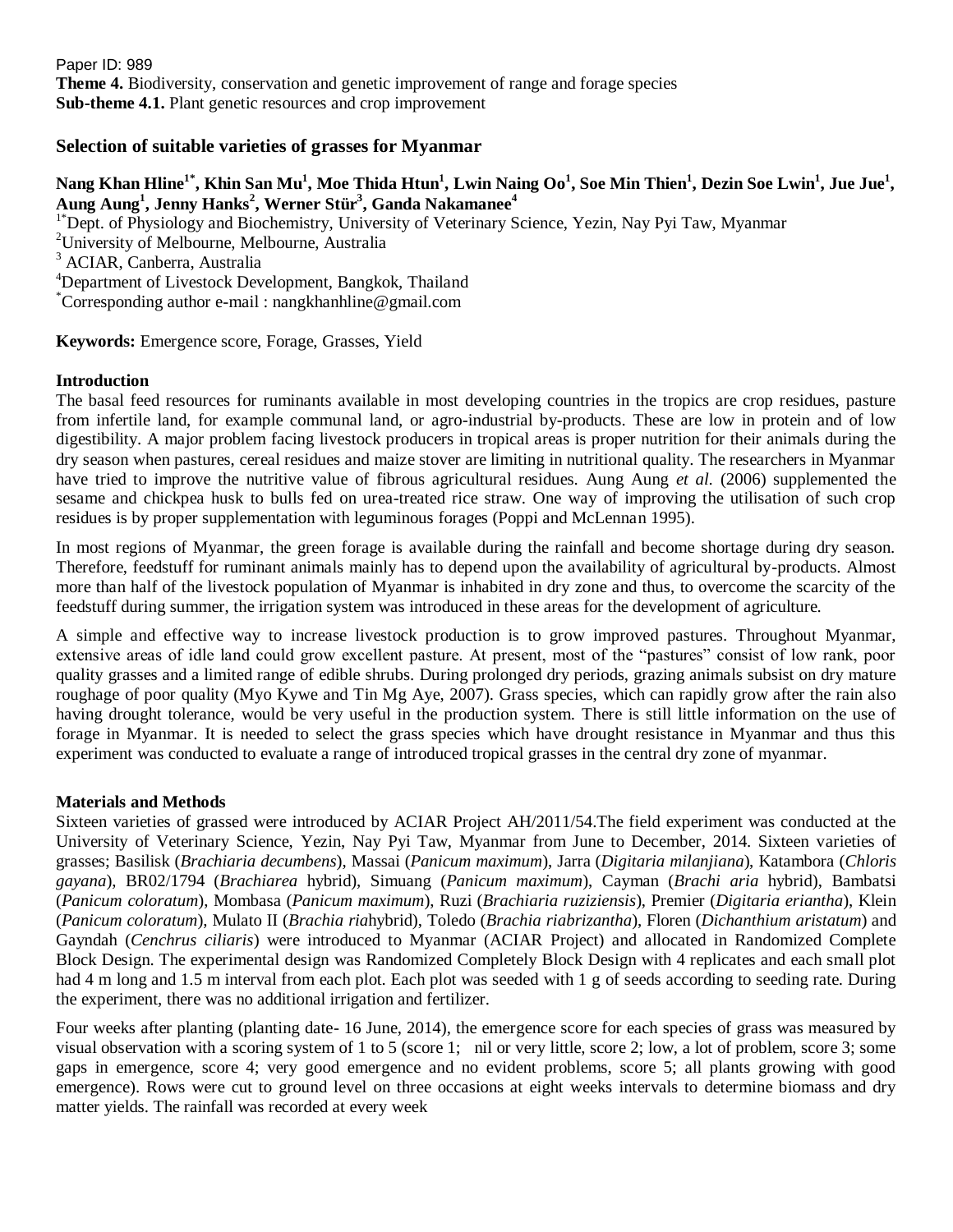The data were analyzed for significant differences among various treatments by analysis of variance using SAS (2002). Duncan's Multiple Range Test (DMRT) was applied to compare the treatment means for different parameters and their significance levels at P<0.05.

## **Results and Discussion**

The emergence score of different introduced forage grasses are presented in Table 1. Although the emergence score of Ruzi was similar with that of Simuag and Mombasa, that of the others were significantly lower than that of Ruzi.

| o- o--                 |                 |                      |  |  |  |  |
|------------------------|-----------------|----------------------|--|--|--|--|
| Grass species          | Variety         | Emergence score      |  |  |  |  |
| Brachiaria ruziziensis | Ruzi            | $3.75^{\circ}$       |  |  |  |  |
| Panicum maximum        | Simuang         | 3.00 <sup>ab</sup>   |  |  |  |  |
| Panicum maximum        | Mombasa         | 3.00 <sup>ab</sup>   |  |  |  |  |
| $P.max x P.$ infestum  | Massai          | $2.75^{bc}$          |  |  |  |  |
| Brachiaria brizantha   | Toledo          | $2.75^{bc}$          |  |  |  |  |
| Brachiaria decumbens   | <b>Basilisk</b> | 2.50 <sup>bcd</sup>  |  |  |  |  |
| Chloris gayana         | Katambora       | 2.50 <sup>bcd</sup>  |  |  |  |  |
| Brachiaria hybrid      | Cayman          | $2.25$ bcde          |  |  |  |  |
| Brachiaria hybrid      | Mulato II       | $2.25$ bcde          |  |  |  |  |
| Digitaria eriantha     | Premier         | 2.00 <sup>cdef</sup> |  |  |  |  |
| Dichanthium aristatum  | Floren          | $1.75^{\text{def}}$  |  |  |  |  |
| Panicum coloratum      | Klein           | 1.50 <sup>efg</sup>  |  |  |  |  |
| Digitaria milanjiana   | Jarra           | $1.25^{fg}$          |  |  |  |  |
| Brachiaria hybrid      | BR02/1794       | $1.25^{fg}$          |  |  |  |  |
| Panicum coloratum      | Bambatsi        | $1.25^{fg}$          |  |  |  |  |
| Cenchrus ciliaris      | Gayndah         | $0.75^{gh}$          |  |  |  |  |
|                        |                 |                      |  |  |  |  |

**Table 1** Comparison of emergence scores of different introduced forage grasses

a,b,c,d,e,f,g,h Values in the column with different superscripts differ significantly (P<0.05)

|                        |                 | <b>Table 2.</b> Comparison of any forage yields of unferent mutuated forage grasses<br>Dry forage yields (kg/ hectare) |                                     |                                      |                     |
|------------------------|-----------------|------------------------------------------------------------------------------------------------------------------------|-------------------------------------|--------------------------------------|---------------------|
| <b>Grass species</b>   | <b>Variety</b>  | 1 <sup>st</sup> Harvest<br>(August,<br>2014)                                                                           | $2nd$ Harvest<br>(October,<br>2014) | $3rd$ Harvest<br>(December,<br>2014) | Pool DM Yield       |
| Brachiaria decumbens   | <b>Basilisk</b> | $1100^{ab}$                                                                                                            | 3005 <sup>a</sup>                   | $1629^{\rm a}$                       | 5733 <sup>a</sup>   |
| Brachiaria brizantha   | Toledo          | $103\overline{4^{abc}}$                                                                                                | $2631^{ab}$                         | $1151^{ab}$                          | $4816^a$            |
| Brachiaria hybrid      | Mulato II       | 871 <sup>bcde</sup>                                                                                                    | $2436^{ab}$                         | $1103^{ab}$                          | $4410^{ab}$         |
| Brachiaria ruziziensis | Ruzi            | $1452^{\rm a}$                                                                                                         | $2125^{ab}$                         | $516^{bcde}$                         | $4093^{ab}$         |
| Brachiaria hybrid      | Cayman          | 978 <sup>bcd</sup>                                                                                                     | $1977$ <sup>bcd</sup>               | $1086^{\text{abc}}$                  | $4041^{ab}$         |
| Panicum maximum        | Simuang         | 606 <sup>cdef</sup>                                                                                                    | $\overline{1117}$ <sup>def</sup>    | 727 <sup>bcd</sup>                   | $2450^{bc}$         |
| $P.max x P.$ infestum  | Massai          | $550^{\text{def}}$                                                                                                     | $1335$ <sup>cde</sup>               | $321^{\text{de}}$                    | 2206 <sup>bcd</sup> |
| Panicum maximum        | Mombasa         | $734$ <sub>bcde</sub>                                                                                                  | $776$ <sup>efg</sup>                | 680 <sub>bcde</sub>                  | 2190 <sup>bcd</sup> |
| Brachiaria hybrid      | BR02/1794       | 595 <sup>cdef</sup>                                                                                                    | $1077$ <sup>def</sup>               | 405 <sup>cde</sup>                   | 2077 <sup>bcd</sup> |
| Chloris gayana         | Katambora       | $454^{\text{eff}}$                                                                                                     | 488 <sup>efg</sup>                  | $26\overline{4}$ <sup>de</sup>       | 1206 <sup>cd</sup>  |
| Digitaria milanjiana   | Jarra           | $438^{\text{eff}}$                                                                                                     | 349 <sup>gt</sup>                   | 119 <sup>de</sup>                    | 906 <sup>cd</sup>   |
| Digitaria eriantha     | Premier         | $219$ <sup>Tg</sup>                                                                                                    | $331^{\overline{g}f}$               | $127^{\text{de}}$                    | 677 <sup>cd</sup>   |
| Dichanthium aristatum  | Floren          | $62^{\text{g}}$                                                                                                        | 167 <sup>fg</sup>                   | $158^{de}$                           | 387 <sup>cd</sup>   |
| Panicum coloratum      | <b>Bambatsi</b> | $54^{\overline{g}}$                                                                                                    | 200 <sup>fg</sup>                   | $105^{\text{de}}$                    | 359 <sup>cd</sup>   |
| Panicum coloratum      | Klein           | 30 <sup>g</sup>                                                                                                        | 86 <sup>g</sup>                     | $42^e$                               | 153 <sup>cd</sup>   |
| Cenchrus ciliaris      | Gayndah         | 0.0 <sup>g</sup>                                                                                                       | 0.0 <sup>g</sup>                    | 0.0 <sup>e</sup>                     | 0.0 <sup>d</sup>    |

**Table 2:** Comparison of dry forage yields of different introduced forage grasses

a,b,c,d,e,f,g Values in the column with different superscripts differ significantly (P<0.05)